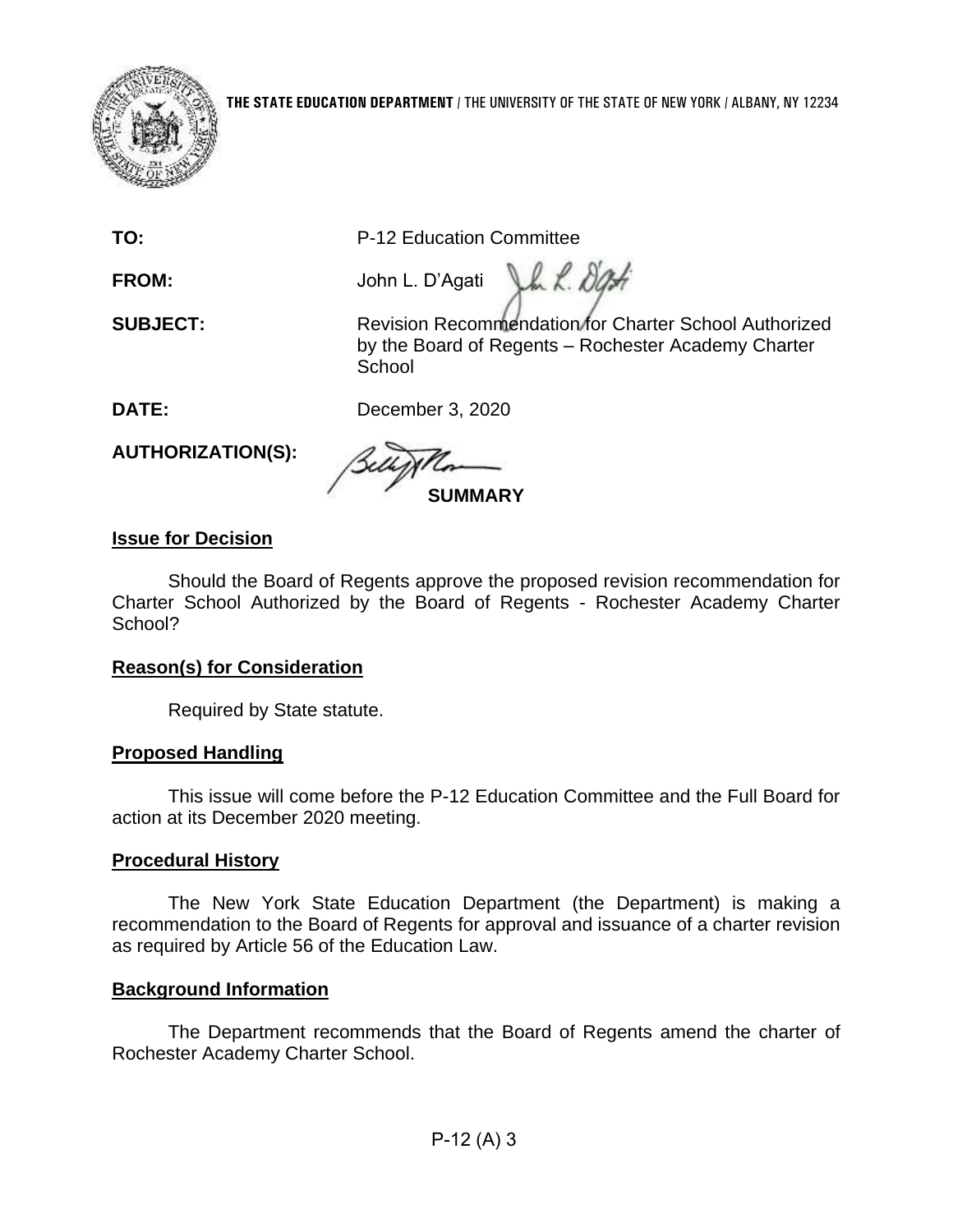## Statutory Requirements Pertaining to Regents Decision Making

Article 56 of the Education Law created charter schools to:

- (a) Improve student learning and achievement;
- (b) Increase learning opportunities for all students, with special emphasis on expanded learning experiences for students who are at-risk of academic failure;
- (c) Encourage the use of different and innovative teaching methods;
- (d) Create new professional opportunities for teachers, school administrators and other school personnel;
- educational opportunities that are available within the public school system; (e) Provide parents and students with expanded choices in the types of and
- (f) Provide schools with a method to change from rule-based to performancebased accountability systems by holding the schools established under this article accountable for meeting measurable student achievement results.

 policies regarding the criteria that can be considered when making decisions pertaining to the authorization of new charter schools, charter school renewals, and charter school The Board of Regents is bound by law, regulation, and Regents-endorsed internal revisions. Those criteria are set forth in Section 2852(2) of the Education Law:

- (a) Does the charter school described in the application meet the requirements set out in applicable laws, rules, and regulations?
- (b) Does the charter school demonstrate the ability to operate the school in an educationally and fiscally sound manner?
- (c) Will approving the charter school action make it likely to improve student learning and achievement and materially further the purposes of the law?
- charter schools in the base year is greater than 5 percent of the total public attend the proposed charter school, or (ii) did the school district in which the (d) In a school district where the total enrollment of resident students attending school enrollment of the school district in the base year, (i) would granting the application have a significant educational benefit to the students expected to charter school will be located consent?

 The Board of Regents endorsed the Charter School Performance Framework— with its ten academic, organizational, and legal domains—to operationalize the criteria that can be considered when making decisions about the authorization of new charter schools, charter school renewals, and charter school revisions as set forth in Section 2852(2) of the Education Law.

## Performance Framework

 A), which is part of the Board of Regents Charter School Renewal Policy and the The Board of Regents Charter School Performance Framework (see Attachment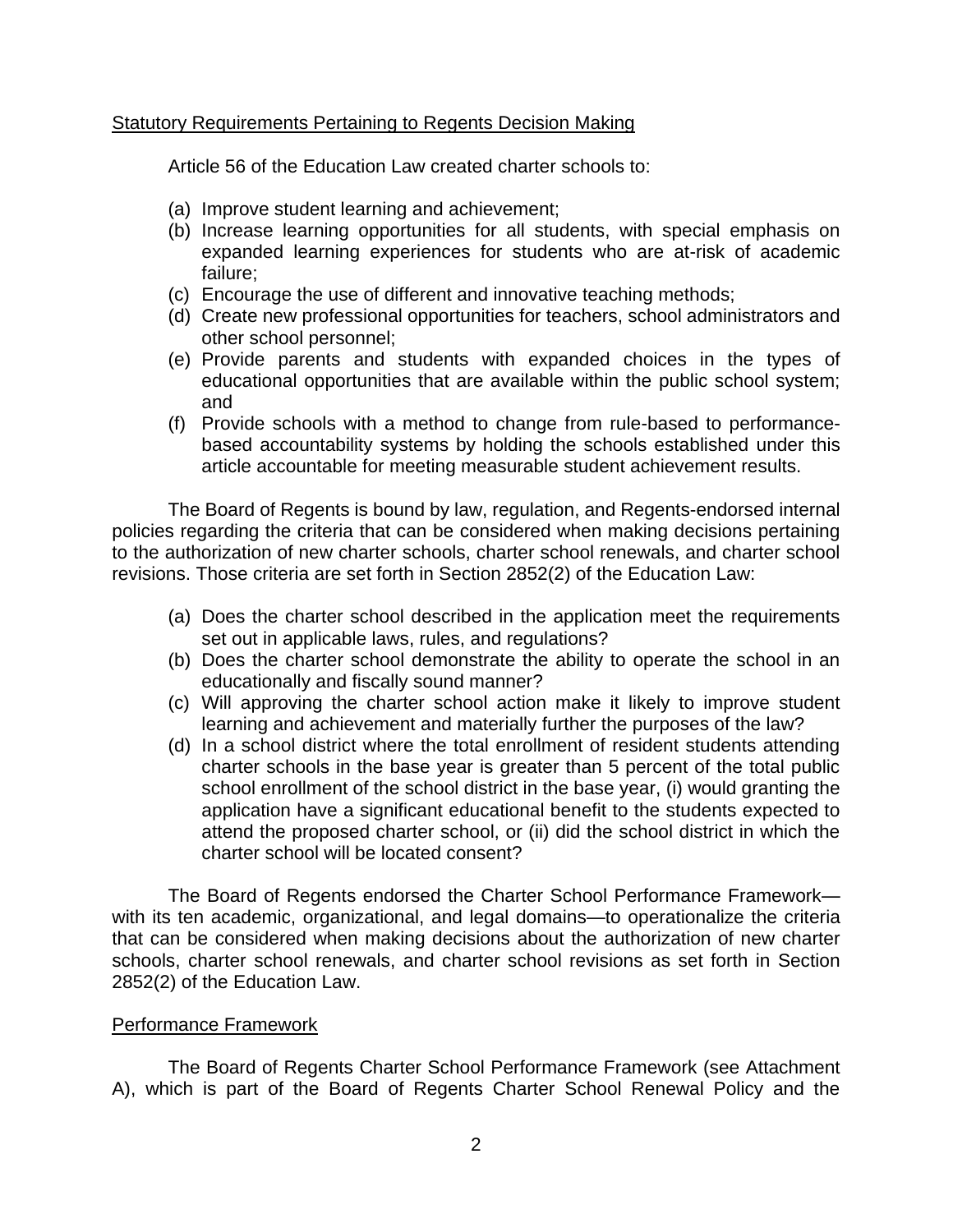Oversight Plan included in the Charter Agreement for each school, outlines three key tional Soundness; and (3) Faithfulness to Charter and Law. The Charter School The Charter School Performance Framework is designed to focus on performance areas of charter school performance: (1) Educational/Academic Success; (2) Organiza-Performance Framework sets forth ten performance benchmarks in these three areas*.* outcomes, preserve operational autonomy, and facilitate transparent feedback to schools. It aligns with the Department's ongoing accountability and effectiveness work under the Every Student Succeeds Act (ESSA) and holds charter schools accountable to standards set forth in Education Law. Generally, charter schools are required to demonstrate performance outcomes that exceed those of traditional public schools.

## **Related Regents Items**

## **Rochester Academy Charter School**

January 2008 [Issuance of Initial Charter for the Rochester Academy Charter School](https://www.regents.nysed.gov/meetings/2008Meetings/January2008/0108emsca4.htm)  (http://www.regents.nysed.gov/meetings/2008Meetings/January2008/0108emsca4.htm)

January 2013 [Charter Schools: Short-term Renewals for 3 Charter Schools Authorized](http://www.regents.nysed.gov/common/regents/files/113p12a2%5B1%5D.pdf)  by the Board of Regents

(http://www.regents.nysed.gov/common/regents/files/113p12a2%5B1%5D.pdf)

March 2013 [Renewal Decisions for Charter Schools Authorized by the Board of](http://www.regents.nysed.gov/common/regents/files/313p12a3%5B1%5D.pdf)  [Regents: Niagara Charter School and Rochester Academy Charter School](http://www.regents.nysed.gov/common/regents/files/313p12a3%5B1%5D.pdf)  (http://www.regents.nysed.gov/common/regents/files/313p12a3%5B1%5D.pdf)

February 2014 [Decisions for Charter Schools Authorized by the Board of Regents](http://www.regents.nysed.gov/common/regents/files/214p12a4%5B1%5D_0.pdf)  (http://www.regents.nysed.gov/common/regents/files/214p12a4%5B1%5D\_0.pdf)

March 2017 [Renewal Decisions for Charter Schools Authorized by the Board of](https://www.regents.nysed.gov/common/regents/files/317p12a4.pdf)  **Regents** 

https://www.regents.nysed.gov/common/regents/files/317p12a4.pdf

## **Recommendation**

It is recommended that the Board of Regents take the following action:

 VOTED: That the Board of Regents finds that: (1) the charter school meets the requirements set out in Article 56 of the Education Law, and all other applicable laws, rules and regulations; (2) the charter school can demonstrate the ability to operate in an educationally and fiscally sound manner; (3) granting the request to amend the charter is set out in subdivision 2 of Section 2850 of Article 56 of the Education Law; and (4) granting the request to amend the charter will have a significant educational benefit to the students expected to attend the charter school, and the Board of Regents, therefore, approves the likely to improve student learning and achievement and materially further the purposes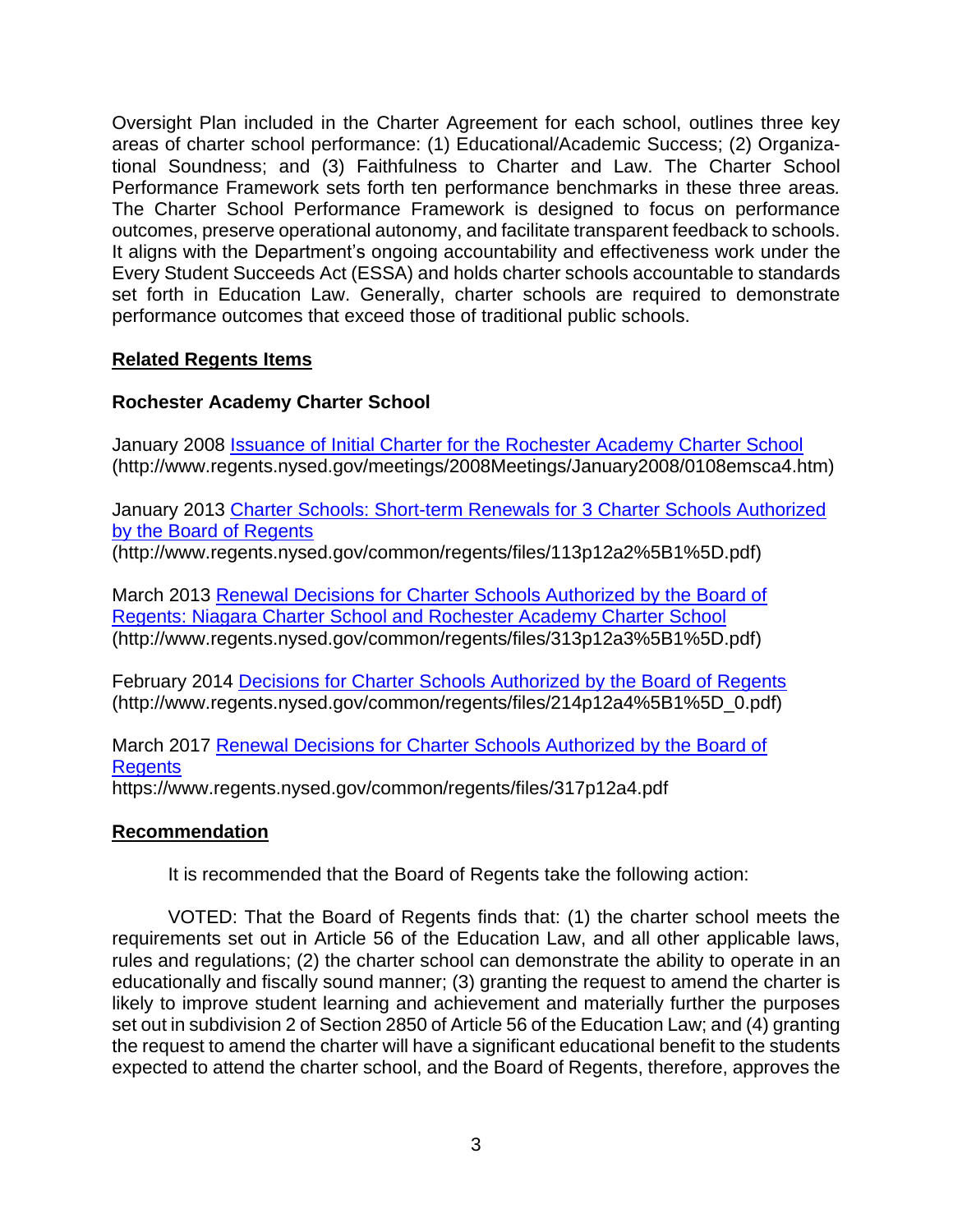charter revision for **Rochester Academy Charter School** and amends the provisional charter accordingly.

## **Timetable for Implementation**

 The Regents action for the above-named charter school will become effective immediately.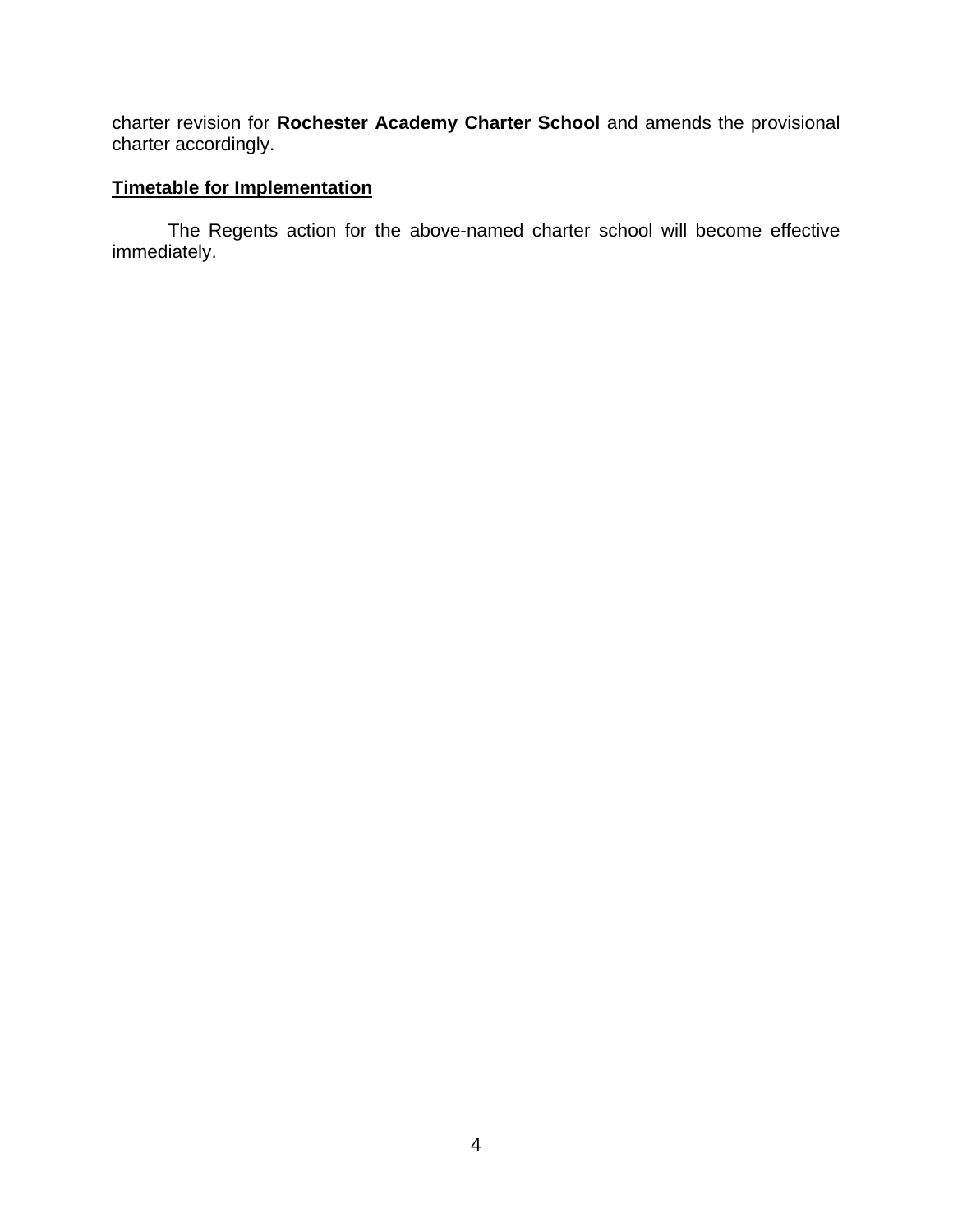#### **New York State Education Department 2015 Charter School Performance Framework**

|                                         | <b>Performance Benchmark</b>                                                                                                                                                                                                                                                                                                                                                                                                                                                                                                                                                                                                           |
|-----------------------------------------|----------------------------------------------------------------------------------------------------------------------------------------------------------------------------------------------------------------------------------------------------------------------------------------------------------------------------------------------------------------------------------------------------------------------------------------------------------------------------------------------------------------------------------------------------------------------------------------------------------------------------------------|
|                                         | <b>Benchmark 1: Student Performance:</b> The school has met or exceeded achievement<br>indicators for academic trends toward proficiency, proficiency and high school graduation.<br>At all grade levels and all assessments, scoring proficiently means achieving a<br>performance level of 3 or higher (high school Regents and Common Core Regents exam<br>score of 65 or higher).                                                                                                                                                                                                                                                  |
| Educational Success                     | Benchmark 2: Teaching and Learning: School leaders have systems in place designed<br>to cultivate shared accountability and high expectations and that lead to students' well-<br>being, improved academic outcomes, and educational success. The school has rigorous<br>and coherent curriculum and assessments that are aligned to the NYS Learning Standards<br>(NYSLS) for all students. Teachers engage in strategic practices and decision-making in<br>order to address the gap between what students know and need to learn so that all<br>students experience consistent high levels of engagement, thinking and achievement. |
|                                         | Benchmark 3: Culture, Climate, and Family Engagement: The school has systems in<br>place to support students' social and emotional health and to provide for a safe and<br>respectful learning environment. Families, community members and school staff work<br>together to share in the responsibility for student academic progress and social-emotional<br>growth and well-being. Families and students are satisfied with the school's academics<br>and the overall leadership and management of the school.                                                                                                                      |
|                                         | Benchmark 4: Financial Condition: The school is in sound and stable financial condition<br>as evidenced by performance on key financial indicators.                                                                                                                                                                                                                                                                                                                                                                                                                                                                                    |
| <b>Organizational Soundness</b>         | Benchmark 5: Financial Management: The school operates in a fiscally sound manner<br>with realistic budgets pursuant to a long-range financial plan, appropriate internal controls<br>and procedures, and in accordance with state law and generally accepted accounting<br>practices.                                                                                                                                                                                                                                                                                                                                                 |
|                                         | Benchmark 6: Board Oversight and Governance: The board of trustees provides<br>competent stewardship and oversight of the school while maintaining policies, establishing<br>performance goals, and implementing systems to ensure academic success,<br>organizational viability, board effectiveness and faithfulness to the terms of its charter.                                                                                                                                                                                                                                                                                    |
|                                         | Benchmark 7: Organizational Capacity: The school has established a well-functioning<br>organizational structure, clearly delineated roles for staff, management, and board<br>members. The school has systems and protocols that allow for the successful<br>implementation, evaluation, and improvement of its academic program and operations.                                                                                                                                                                                                                                                                                       |
|                                         | Benchmark 8: Mission and Key Design Elements: The school is faithful to its mission<br>and has implemented the key design elements included in its charter.                                                                                                                                                                                                                                                                                                                                                                                                                                                                            |
| <b>Faithfulness to</b><br>Charter & Law | <b>Benchmark 9: Enrollment, Recruitment, and Retention:</b> The school is meeting or<br>making annual progress toward meeting the enrollment plan outlined in its charter and its<br>enrollment and retention targets for students with disabilities, English language learners,<br>and students who are eligible applicants for the free and reduced priced lunch program; or<br>has demonstrated that it has made extensive good faith efforts to attract, recruit, and retain<br>such students.                                                                                                                                     |
|                                         | Benchmark 10: Legal Compliance: The school complies with applicable laws,<br>regulations, and the provisions of its charter.                                                                                                                                                                                                                                                                                                                                                                                                                                                                                                           |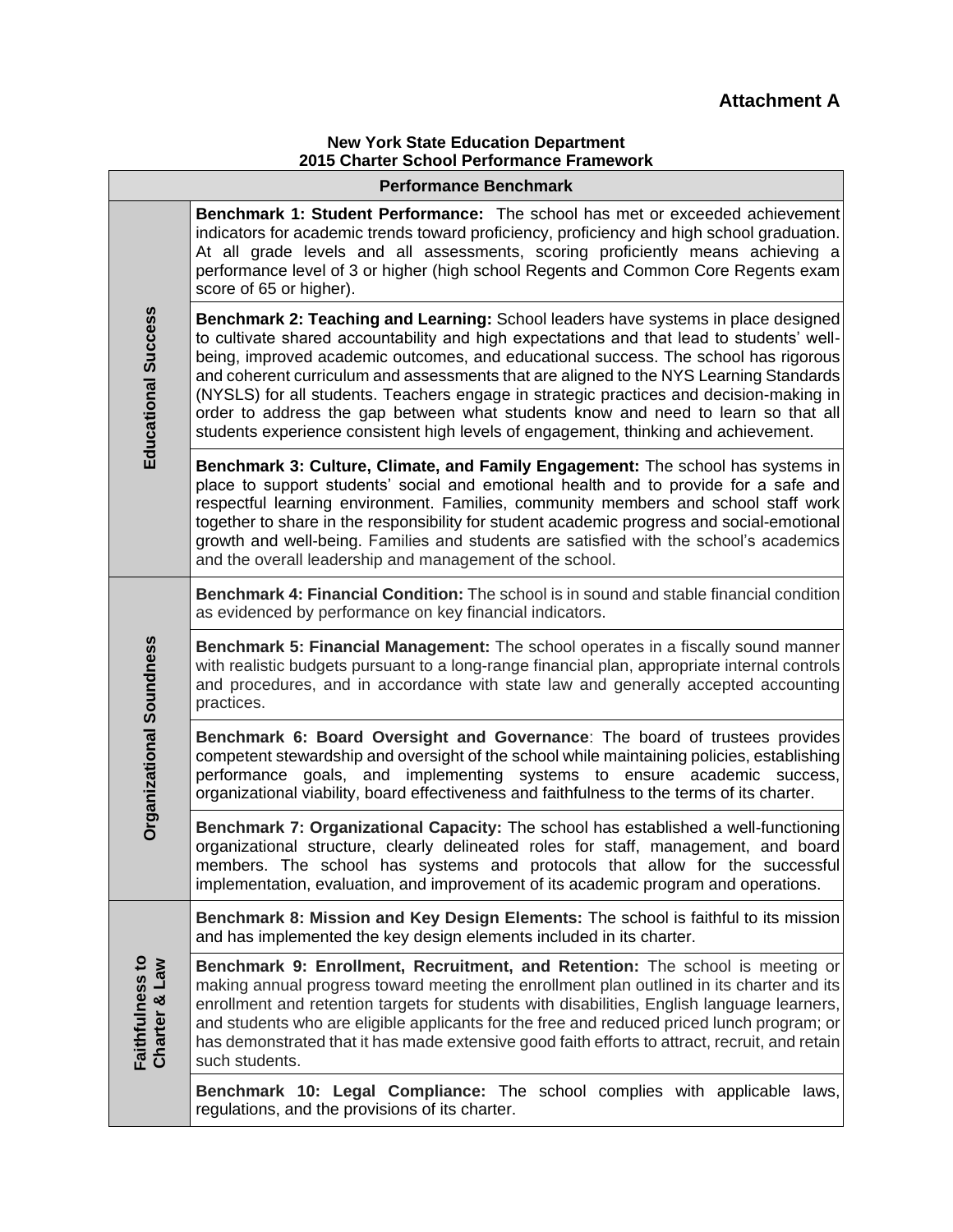#### **Rochester Academy Charter School**

|                                                                     | . apic 1. Jenoci Janimal                                                                                                                                                                                                                                                                                                                                                                                                                                                                                                                                                                                                                                                                                                                                     |
|---------------------------------------------------------------------|--------------------------------------------------------------------------------------------------------------------------------------------------------------------------------------------------------------------------------------------------------------------------------------------------------------------------------------------------------------------------------------------------------------------------------------------------------------------------------------------------------------------------------------------------------------------------------------------------------------------------------------------------------------------------------------------------------------------------------------------------------------|
| <b>Name of Charter School</b>                                       | Rochester Academy Charter School                                                                                                                                                                                                                                                                                                                                                                                                                                                                                                                                                                                                                                                                                                                             |
| <b>Board Chair</b>                                                  | William D. Middleton                                                                                                                                                                                                                                                                                                                                                                                                                                                                                                                                                                                                                                                                                                                                         |
| <b>District of Location</b>                                         | Rochester City School District                                                                                                                                                                                                                                                                                                                                                                                                                                                                                                                                                                                                                                                                                                                               |
| <b>Opening Date</b>                                                 | <b>Fall 2008</b>                                                                                                                                                                                                                                                                                                                                                                                                                                                                                                                                                                                                                                                                                                                                             |
| <b>Current Term Authorized</b><br><b>Grades/Approved Enrollment</b> | K-Grade 4, 6-12/750 Students                                                                                                                                                                                                                                                                                                                                                                                                                                                                                                                                                                                                                                                                                                                                 |
| <b>Comprehensive Management</b><br><b>Service Provider</b>          | None                                                                                                                                                                                                                                                                                                                                                                                                                                                                                                                                                                                                                                                                                                                                                         |
| <b>Facilities</b>                                                   | 841 Genesee Street, Rochester, New York 14611/Private Space<br>$\bullet$<br>1757 Latta Road, Rochester, New York 14612/Private Space<br>$\bullet$<br>125 Kings Highway South, Rochester, New York 14617/Private Space<br>$\bullet$                                                                                                                                                                                                                                                                                                                                                                                                                                                                                                                           |
| <b>Mission Statement</b>                                            | The mission of the Rochester Academy Charter School (RACS) is to provide<br>students with rigorous, challenging academics through hands-on,<br>meaningful learning opportunities that will provide them with the skills<br>necessary to be successful academically, socially, and emotionally.                                                                                                                                                                                                                                                                                                                                                                                                                                                               |
| <b>Key Design Elements</b>                                          | Provide students with the skills and experiences necessary that will help<br>$\bullet$<br>them master the knowledge detailed in the New York State Learning<br>Standards.<br>Provide a strong focus on Mathematics and Science.<br>$\bullet$<br>Build a strong supervisory and monitoring system that will provide<br>$\bullet$<br>individualized attention to each student.<br>Provide broad tutoring services that will help students address learning<br>$\bullet$<br>needs and/or issues with specific content.<br>Build strong parent/student/school relationships.<br>$\bullet$<br>Require enhanced professional development for staff members.<br>$\bullet$<br>Build partnerships with community organizations and other educational<br>institutions. |
| <b>Proposed Revisions</b>                                           | A revision to move the school's K-Grade 4 from East Irondequoit CSD to<br>Gates-Chili CSD to a more appropriate facility for the elementary grades for<br>the 2021-2022 school year. Pursuant to the school's charter, mission, and<br>vision, the school will still have an enrollment preference for students in<br>the Rochester City School District.                                                                                                                                                                                                                                                                                                                                                                                                    |

#### **Table 1: School Summary**

 The requested revision will have no bearing on the number of students being served by this charter school, which will not change, nor will it impact the number of charters available for issuance in New York City or the State. The new space would be closer to the existing middle school and the City of Rochester (3.1 miles versus the current location which is 6.8 miles away). The school has a mission to serve children from Rochester, will continue to have one, and has a lottery preference for this.

 In September 2008, the Board of Regents approved and chartered the Rochester Academy Charter School ("RACS" or "the school") in the Rochester City School District. The school's educational offers rigorous, high-quality, data-driven instruction in a supportive atmosphere that strives to meet program focuses on establishing an environment characterized by teamwork and communication and students' individual academic, emotional, physical, social, and language-learning needs.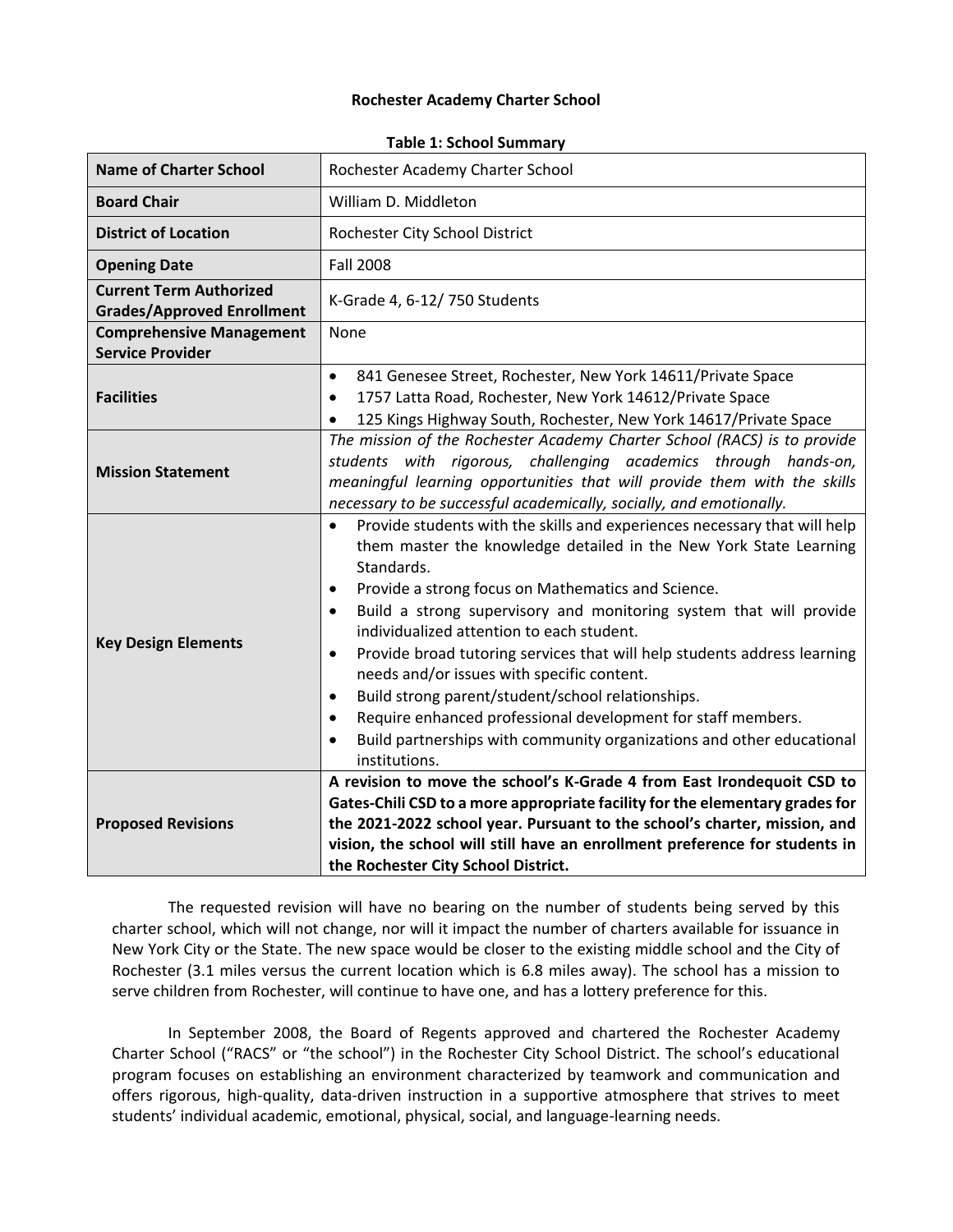The school'strustees request that the Board of Regents approve a material revision to the school's New York 14617 to 310 Hinchey Road, Gates, New York 14624. This revision would allow the school to charter to allow the school to relocate the elementary grades from 125 Kings Highway South, Rochester, house its elementary grades in a dedicated site, closer in proximity to its middle school site.

|                                            |                     | For the current charter Term |                     |                                                     |                     |  |
|--------------------------------------------|---------------------|------------------------------|---------------------|-----------------------------------------------------|---------------------|--|
|                                            | Year 1<br>2017-2018 | Year 2<br>2018-2019          | Year 3<br>2019-2020 | Year 4<br>2020-2021                                 | Year 5<br>2021-2022 |  |
| Grade<br>Configuration                     | Grades 6-12         | K-Grade 1, 6-12              |                     | K-Grade 2, 6-12   K-Grade 3, 6-12   K-Grade 4, 6-12 |                     |  |
| <b>Total Approved</b><br><b>Enrollment</b> | 420                 | 552                          | 618                 | 684                                                 | 750                 |  |

#### **Table 2: Rochester Academy Charter School Approved Enrollment For the Current Charter**

#### **Figure 1: Elementary/Middle School Assessment Proficiency State and District Differentials Over Time Comparison to Rochester City School District**

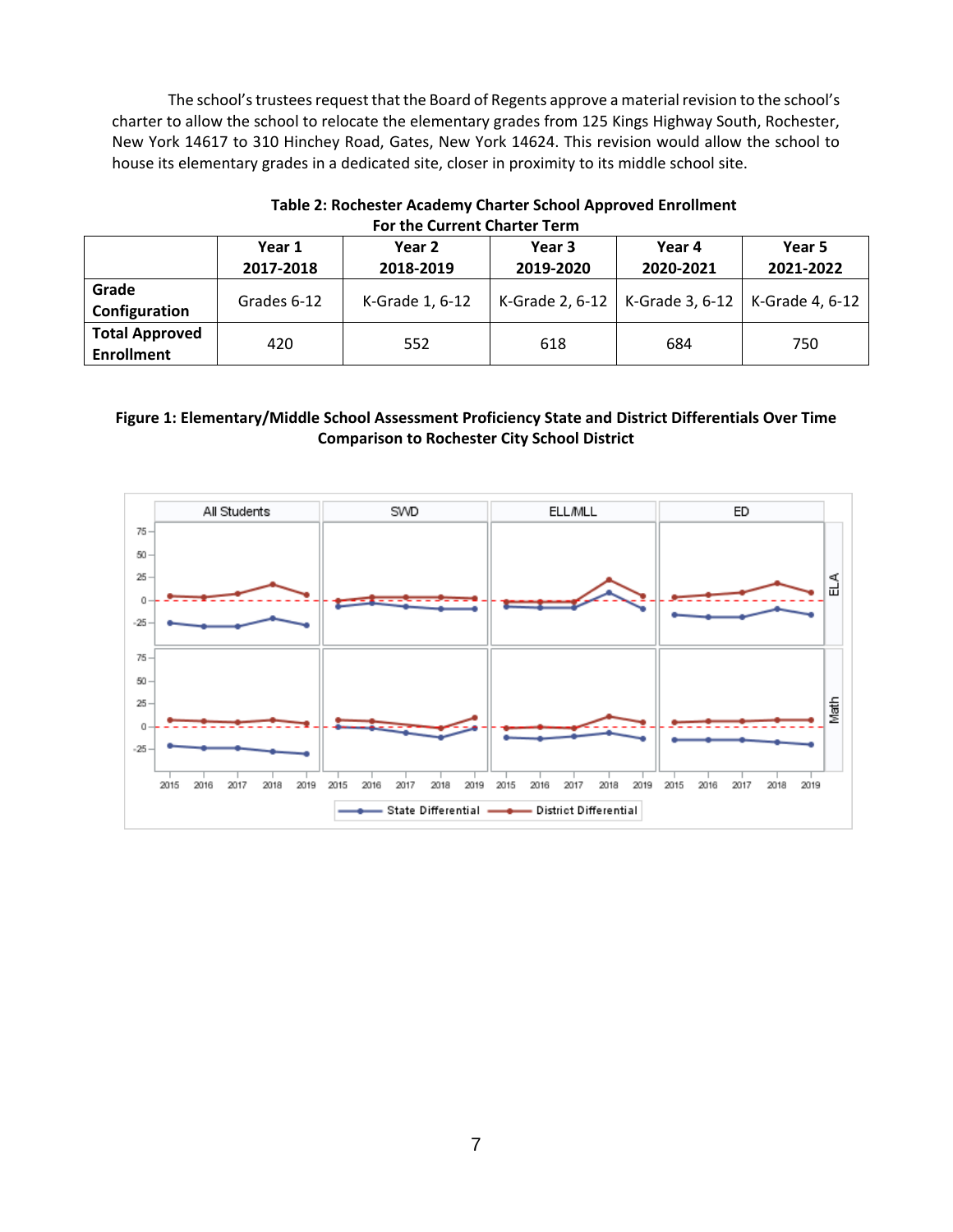|                     |           |                         |                  | <b>ELA</b>                  |     |                        |                         |                        | Math                        |            |                        |
|---------------------|-----------|-------------------------|------------------|-----------------------------|-----|------------------------|-------------------------|------------------------|-----------------------------|------------|------------------------|
|                     |           | Academy CS<br>Rochester | Rochester<br>GSD | Differential<br>to District | NYS | Differential<br>to NYS | Academy CS<br>Rochester | Rochester<br><b>GD</b> | Differential<br>to District | <b>SAN</b> | Differential<br>to NYS |
| <b>All Students</b> | 2014-2015 | 8%                      | 3%               | $+5$                        | 32% | $-24$                  | 9%                      | 2%                     | $+7$                        | 29%        | $-20$                  |
|                     | 2015-2016 | 10%                     | 6%               | $+4$                        | 38% | $-28$                  | 8%                      | 2%                     | $+6$                        | 31%        | $-23$                  |
|                     | 2016-2017 | 16%                     | 8%               | $+8$                        | 44% | $-28$                  | 8%                      | 3%                     | $+5$                        | 31%        | $-23$                  |
|                     | 2017-2018 | 27%                     | 10%              | $+17$                       | 46% | $-19$                  | 13%                     | 6%                     | $+7$                        | 40%        | $-27$                  |
|                     | 2018-2019 | 18%                     | 12%              | $+6$                        | 45% | $-27$                  | 13%                     | 9%                     | $+4$                        | 42%        | $-29$                  |
| SWD                 | 2014-2015 | 0%                      | 0%               | $\mathbf{0}$                | 6%  | $-6$                   | 7%                      | 0%                     | $+7$                        | 7%         | $\mathbf 0$            |
|                     | 2015-2016 | 5%                      | 1%               | $+4$                        | 8%  | $-3$                   | 6%                      | 0%                     | $+6$                        | 7%         | $-1$                   |
|                     | 2016-2017 | 5%                      | 2%               | $+3$                        | 12% | $-7$                   | 0%                      | 0%                     | $\bullet$                   | 7%         | $-7$                   |
|                     | 2017-2018 | 5%                      | 1%               | $+4$                        | 14% | $-9$                   | 0%                      | 1%                     | $-1$                        | 12%        | $-12$                  |
|                     | 2018-2019 | 4%                      | 2%               | $+2$                        | 13% | $-9$                   | 12%                     | 2%                     | $+10$                       | 13%        | $\textbf{-1}$          |
|                     | 2014-2015 | 0%                      | 1%               | $-1$                        | 6%  | $-6$                   | 0%                      | 2%                     | $-2$                        | 12%        | $-12$                  |
|                     | 2015-2016 | 0%                      | 1%               | $\mathbf{-1}$               | 8%  | $-8$                   | 0%                      | 0%                     | $\pmb{0}$                   | 13%        | $-13$                  |
| ELL/MLL             | 2016-2017 | 0%                      | 1%               | $-1$                        | 8%  | $-8$                   | 0%                      | 1%                     | $-1$                        | 11%        | $-11$                  |
|                     | 2017-2018 | 29%                     | 6%               | $+23$                       | 20% | $+9$                   | 14%                     | 3%                     | $+11$                       | 21%        | $-7$                   |
|                     | 2018-2019 | 10%                     | 5%               | $+5$                        | 19% | $-9$                   | 10%                     | 5%                     | $+5$                        | 23%        | $-13$                  |
|                     | 2014-2015 | 6%                      | 3%               | $+3$                        | 21% | $-15$                  | 7%                      | 2%                     | $+5$                        | 21%        | $-14$                  |
|                     | 2015-2016 | 10%                     | 4%               | $+6$                        | 28% | $-18$                  | 8%                      | 2%                     | $+6$                        | 22%        | $-14$                  |
| <b>ED</b>           | 2016-2017 | 16%                     | 7%               | $+9$                        | 34% | $-18$                  | 8%                      | 2%                     | $+6$                        | 22%        | $-14$                  |
|                     | 2017-2018 | 27%                     | 8%               | $+19$                       | 36% | $-9$                   | 13%                     | 5%                     | $+8$                        | 30%        | $-17$                  |
|                     | 2018-2019 | 19%                     | 10%              | $+9$                        | 35% | $-16$                  | 14%                     | 7%                     | $+7$                        | 33%        | $-19$                  |
|                     |           |                         |                  |                             |     |                        |                         |                        |                             |            |                        |

## **Table 3: Elementary/Middle School Assessment Proficiency Outcomes: Charter School, District & NYS**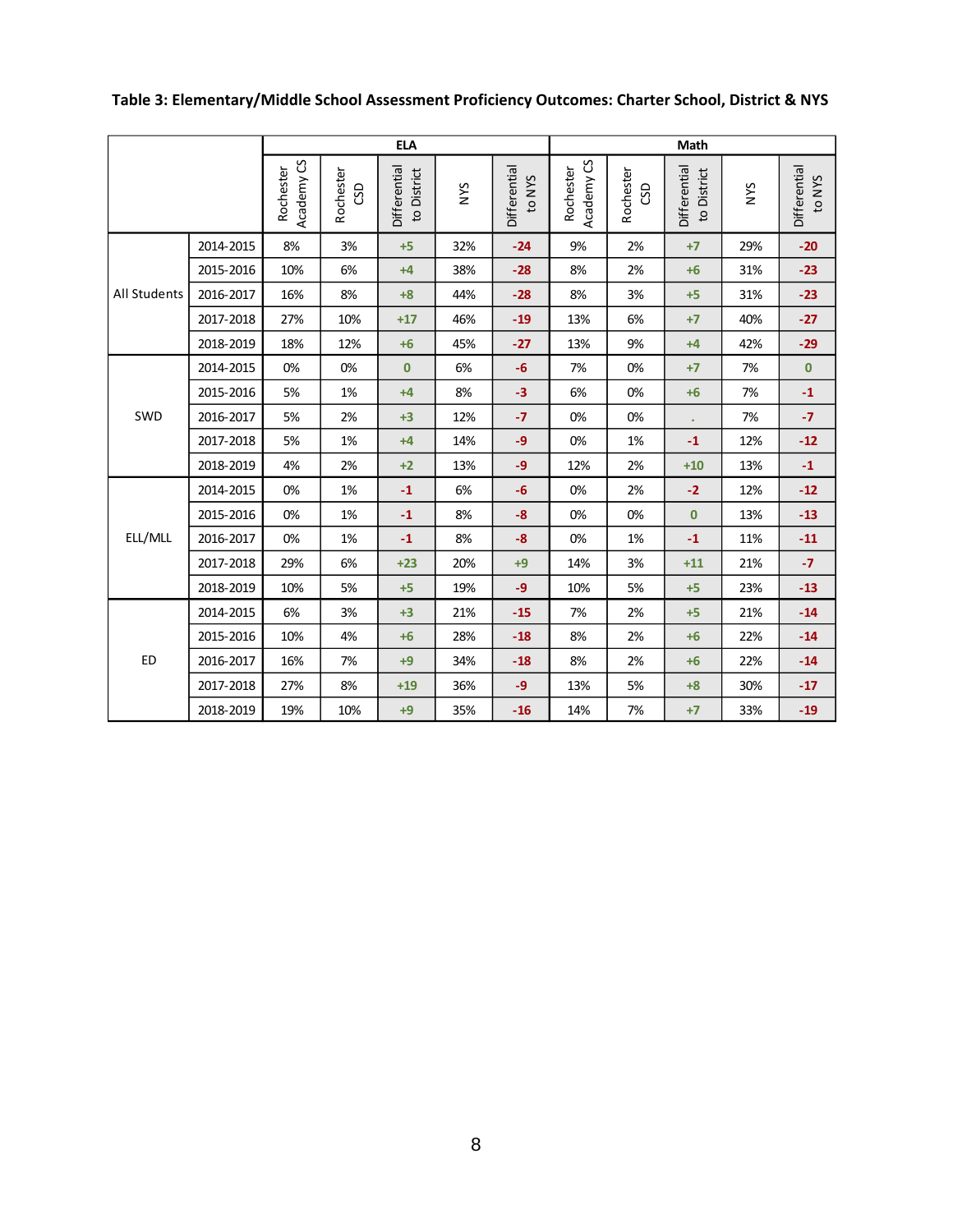| Differential to<br>Differential to<br>Charter Total<br>უ<br>Charter Total<br>Academy CS<br>Rochester<br>Rochester<br>Cohort<br>Cohort<br>Academy<br><b>SAN</b><br><b>SAN</b><br><b>NYS</b><br>2012 Cohort<br>44<br>89%<br>42<br>88%<br>85%<br>79%<br>$+4$<br>2013 Cohort<br>60<br>93%<br>85%<br>60<br>93%<br>80%<br>$+8$<br><b>ELA</b><br>2014 Cohort<br>47<br>91%<br>84%<br>43<br>91%<br>78%<br>$+7$<br>2015 Cohort<br>45<br>96%<br>84%<br>44<br>95%<br>79%<br>$+12$<br>2012 Cohort<br>44<br>82%<br>78%<br>42<br>81%<br>70%<br>$+4$<br>2013 Cohort<br>90%<br>90%<br>60<br>78%<br>$+12$<br>60<br>70%<br><b>Global History</b><br>2014 Cohort<br>47<br>83%<br>77%<br>43<br>84%<br>69%<br>$+6$<br>2015 Cohort<br>45<br>73%<br>78%<br>44<br>73%<br>70%<br>$-5$<br>2012 Cohort<br>44<br>98%<br>86%<br>$+12$<br>42<br>98%<br>81%<br>2013 Cohort<br>60<br>95%<br>85%<br>$+10$<br>60<br>95%<br>80%<br>Math<br>2014 Cohort<br>47<br>91%<br>83%<br>43<br>93%<br>77%<br>$+8$ |            |
|--------------------------------------------------------------------------------------------------------------------------------------------------------------------------------------------------------------------------------------------------------------------------------------------------------------------------------------------------------------------------------------------------------------------------------------------------------------------------------------------------------------------------------------------------------------------------------------------------------------------------------------------------------------------------------------------------------------------------------------------------------------------------------------------------------------------------------------------------------------------------------------------------------------------------------------------------------------------|------------|
|                                                                                                                                                                                                                                                                                                                                                                                                                                                                                                                                                                                                                                                                                                                                                                                                                                                                                                                                                                    | <b>NYS</b> |
|                                                                                                                                                                                                                                                                                                                                                                                                                                                                                                                                                                                                                                                                                                                                                                                                                                                                                                                                                                    | $+9$       |
|                                                                                                                                                                                                                                                                                                                                                                                                                                                                                                                                                                                                                                                                                                                                                                                                                                                                                                                                                                    | $+13$      |
|                                                                                                                                                                                                                                                                                                                                                                                                                                                                                                                                                                                                                                                                                                                                                                                                                                                                                                                                                                    | $+13$      |
|                                                                                                                                                                                                                                                                                                                                                                                                                                                                                                                                                                                                                                                                                                                                                                                                                                                                                                                                                                    | $+16$      |
|                                                                                                                                                                                                                                                                                                                                                                                                                                                                                                                                                                                                                                                                                                                                                                                                                                                                                                                                                                    | $+11$      |
|                                                                                                                                                                                                                                                                                                                                                                                                                                                                                                                                                                                                                                                                                                                                                                                                                                                                                                                                                                    | $+20$      |
|                                                                                                                                                                                                                                                                                                                                                                                                                                                                                                                                                                                                                                                                                                                                                                                                                                                                                                                                                                    | $+15$      |
|                                                                                                                                                                                                                                                                                                                                                                                                                                                                                                                                                                                                                                                                                                                                                                                                                                                                                                                                                                    | $+3$       |
|                                                                                                                                                                                                                                                                                                                                                                                                                                                                                                                                                                                                                                                                                                                                                                                                                                                                                                                                                                    | $+17$      |
|                                                                                                                                                                                                                                                                                                                                                                                                                                                                                                                                                                                                                                                                                                                                                                                                                                                                                                                                                                    | $+15$      |
|                                                                                                                                                                                                                                                                                                                                                                                                                                                                                                                                                                                                                                                                                                                                                                                                                                                                                                                                                                    | $+16$      |
| 2015 Cohort<br>45<br>91%<br>84%<br>44<br>91%<br>78%<br>$+7$                                                                                                                                                                                                                                                                                                                                                                                                                                                                                                                                                                                                                                                                                                                                                                                                                                                                                                        | $+13$      |
| 2012 Cohort<br>44<br>95%<br>84%<br>42<br>95%<br>78%<br>$+11$                                                                                                                                                                                                                                                                                                                                                                                                                                                                                                                                                                                                                                                                                                                                                                                                                                                                                                       | $+17$      |
| 2013 Cohort<br>60<br>95%<br>84%<br>$+11$<br>60<br>95%<br>78%<br>Science                                                                                                                                                                                                                                                                                                                                                                                                                                                                                                                                                                                                                                                                                                                                                                                                                                                                                            | $+17$      |
| 2014 Cohort<br>47<br>89%<br>83%<br>43<br>91%<br>76%<br>$+6$                                                                                                                                                                                                                                                                                                                                                                                                                                                                                                                                                                                                                                                                                                                                                                                                                                                                                                        | $+15$      |
| 2015 Cohort<br>45<br>87%<br>83%<br>44<br>86%<br>76%<br>$+4$                                                                                                                                                                                                                                                                                                                                                                                                                                                                                                                                                                                                                                                                                                                                                                                                                                                                                                        | $+10$      |
| 2012 Cohort<br>44<br>95%<br>81%<br>95%<br>$+14$<br>42<br>74%                                                                                                                                                                                                                                                                                                                                                                                                                                                                                                                                                                                                                                                                                                                                                                                                                                                                                                       | $+21$      |
| 2013 Cohort<br>60<br>93%<br>81%<br>93%<br>$+12$<br>60<br>74%<br><b>US History</b>                                                                                                                                                                                                                                                                                                                                                                                                                                                                                                                                                                                                                                                                                                                                                                                                                                                                                  | $+19$      |
| 2014 Cohort<br>47<br>91%<br>80%<br>43<br>91%<br>72%<br>$+11$                                                                                                                                                                                                                                                                                                                                                                                                                                                                                                                                                                                                                                                                                                                                                                                                                                                                                                       | $+19$      |
| 2015 Cohort<br>45<br>84%<br>79%<br>84%<br>71%<br>$+5$<br>44                                                                                                                                                                                                                                                                                                                                                                                                                                                                                                                                                                                                                                                                                                                                                                                                                                                                                                        | $+13$      |

# **Table 4: Regents 4-Year Cohort Outcomes**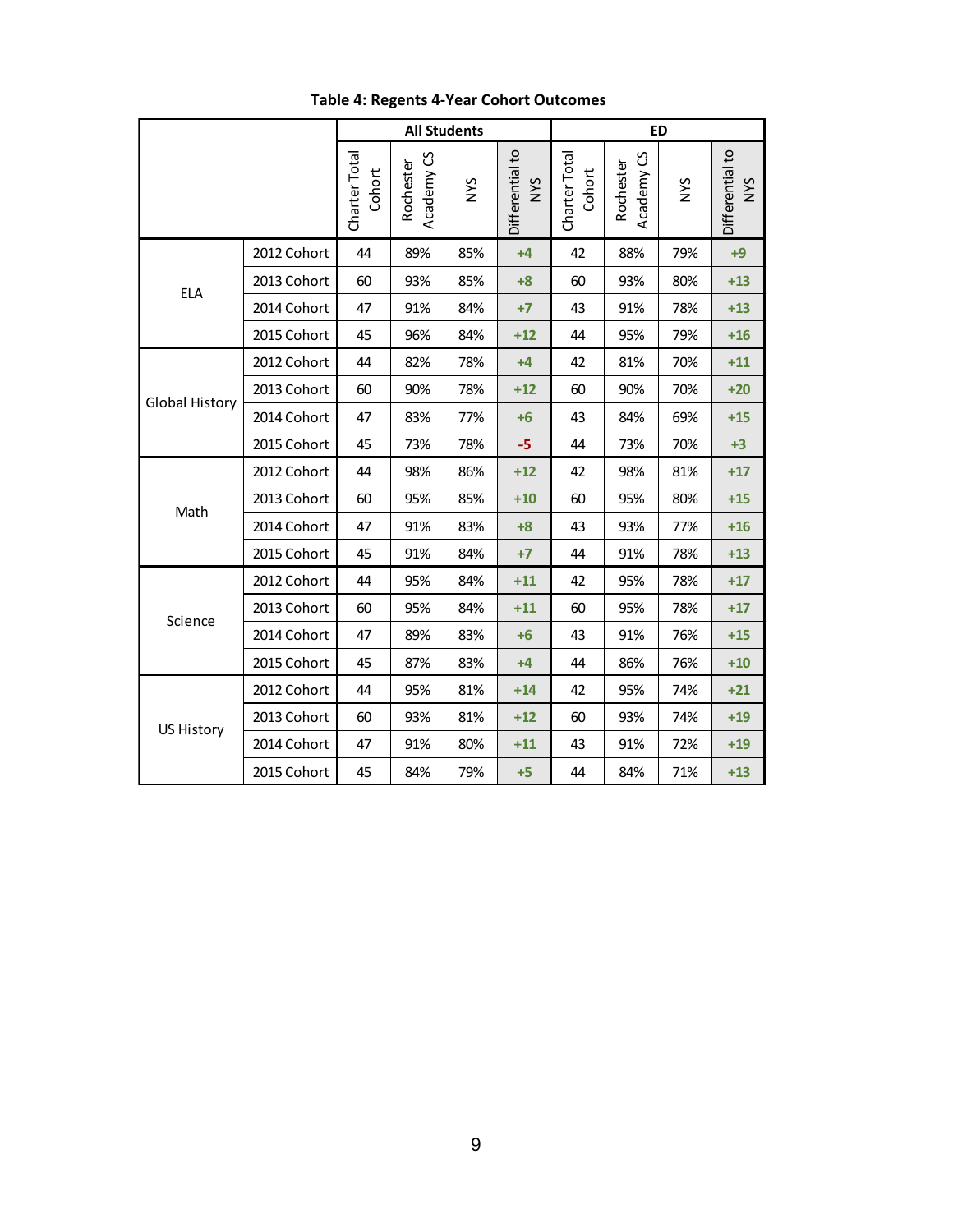|             |                        |                         |                        | <b>All Students</b>           |                         | <b>ED</b>                        |                        |                               |       |  |  |
|-------------|------------------------|-------------------------|------------------------|-------------------------------|-------------------------|----------------------------------|------------------------|-------------------------------|-------|--|--|
|             | Charter Tota<br>Cohort | Academy CS<br>Rochester | NYS Graduation<br>Rate | Differential to<br><b>NVS</b> | Charter Total<br>Cohort | <u>ვ</u><br>Rochester<br>Academy | NYS Graduation<br>Rate | Differential to<br><b>NYS</b> |       |  |  |
|             | 4 Year                 | 42                      | 90%                    | 80%                           | $+10$                   | 37                               | 89%                    | 73%                           | $+16$ |  |  |
| 2011 Cohort | 5 Year                 | 40                      | 95%                    | 84%                           | $+11$                   | 35                               | 94%                    | 79%                           | $+15$ |  |  |
|             | 6 Year                 | 40                      | 95%                    | 85%                           | $+10$                   | 35                               | 94%                    | 81%                           | $+13$ |  |  |
| 2012 Cohort | 4 Year                 | 44                      | 98%                    | 82%                           | $+16$                   | 42                               | 98%                    | 75%                           | $+23$ |  |  |
|             | 5 Year                 | 43                      | 100%                   | 85%                           | $+15$                   | 39                               | 100%                   | 80%                           | $+20$ |  |  |
|             | 6 Year                 | 43                      | 100%                   | 86%                           | $+14$                   | 39                               | 100%                   | 82%                           | $+18$ |  |  |
|             | 4 Year                 | 60                      | 92%                    | 82%                           | $+10$                   | 60                               | 92%                    | 76%                           | $+16$ |  |  |
| 2013 Cohort | 5 Year                 | 60                      | 93%                    | 85%                           | $+8$                    | 59                               | 93%                    | 80%                           | $+13$ |  |  |
|             | 6 Year                 | 60                      | 93%                    | 86%                           | $+7$                    | 59                               | 93%                    | 82%                           | $+11$ |  |  |
| 2014 Cohort | 4 Year                 | 47                      | 96%                    | 83%                           | $+13$                   | 43                               | 95%                    | 76%                           | $+19$ |  |  |
|             | 5 Year                 | 47                      | 96%                    | 86%                           | $+10$                   | 43                               | 95%                    | 81%                           | $+14$ |  |  |
| 2015 Cohort | 4 Year                 | 45                      | 98%                    | 83%                           | $+15$                   | 44                               | 98%                    | 77%                           | $+21$ |  |  |
|             |                        |                         |                        |                               |                         |                                  |                        |                               |       |  |  |

**Table 4: High School Graduation Rates** 

**Table 5: Student Demographics Comparison with District of Location** 

|           | <b>SWD</b>                |                  |                                          |                           | ELL/MLL          |                                          | <b>ED</b>                 |                |                                            |  |
|-----------|---------------------------|------------------|------------------------------------------|---------------------------|------------------|------------------------------------------|---------------------------|----------------|--------------------------------------------|--|
|           | უ<br>Rochester<br>Academy | Rochester<br>CSD | Differential<br>District<br>$\mathbf{c}$ | უ<br>Rochester<br>Academy | Rochester<br>GSD | Differential<br>District<br>$\mathbf{c}$ | უ<br>Rochester<br>Academy | Rochester<br>ဌ | Differential<br>District<br>$\overline{c}$ |  |
| 2015-2016 | 11%                       | 20%              | $-9$                                     | 8%                        | 15%              | $-7$                                     | 94%                       | 88%            | $+6$                                       |  |
| 2016-2017 | 13%                       | 20%              | $-7$                                     | 6%                        | 16%              | $-10$                                    | 100%                      | 88%            | $+12$                                      |  |
| 2017-2018 | 11%                       | 22%              | $-11$                                    | 4%                        | 19%              | $-15$                                    | 99%                       | 89%            | $+10$                                      |  |
| 2018-2019 | 12%                       | 21%              | $-9$                                     | 4%                        | 18%              | $-14$                                    | 100%                      | 89%            | $+11$                                      |  |
| 2019-2020 | 7%                        | 22%              | $-15$                                    | 6%                        | 18%              | $-12$                                    | 100%                      | 89%            | $+11$                                      |  |
|           |                           |                  |                                          |                           |                  |                                          |                           |                |                                            |  |